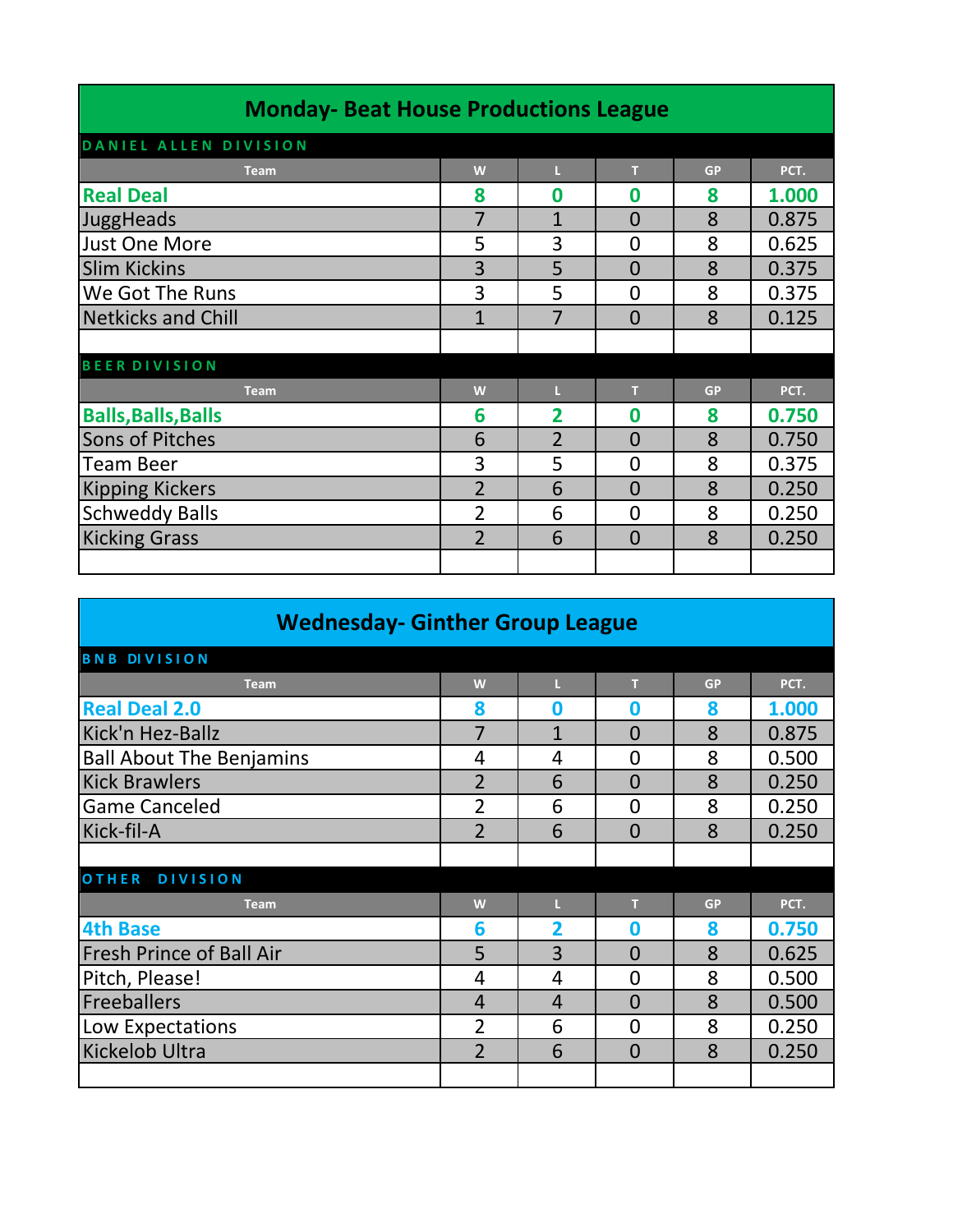### **Monday- Beat House Production League**

|                          |             |      |                   |                            |                 | æ.                         |                |
|--------------------------|-------------|------|-------------------|----------------------------|-----------------|----------------------------|----------------|
|                          | <b>DATE</b> |      | <b>TIME FIELD</b> | <b>TEAM</b>                | <b>SCORE</b>    | <b>TEAM</b>                | <b>SCORE</b>   |
| AC                       |             | 6:45 | 1                 | <b>Sons of Pitches</b>     | 2               | <b>Schweddy Balls</b>      | 0              |
| $\overline{\mathsf{DR}}$ |             | 6:45 | $\overline{2}$    | <b>JuggHeads</b>           | 16              | Just One More              | 1              |
| AC                       | 12-Apr      | 7:45 | 1                 | <b>Balls, Balls, Balls</b> | 13              | <b>Kipping Kickers</b>     | 1              |
|                          |             | 7:45 | $\overline{2}$    | <b>Slim Kickins</b>        | 10              | Netkicks and Chill         | 1              |
|                          |             | 8:45 | $\mathbf{1}$      | <b>Team Beer</b>           | $\overline{2}$  | <b>Kicking Grass</b>       | 9              |
| DR<br>AC<br>DR           |             | 8:45 | $\overline{2}$    | We Got The Runs            | 1               | <b>Real Deal</b>           | 3              |
|                          |             | 6:45 | $\overline{1}$    | <b>Balls, Balls, Balls</b> | $\overline{7}$  | <b>Team Beer</b>           | 6              |
| DN<br>DR<br>DN<br>DR     |             | 6:45 | $\overline{2}$    | <b>Kipping Kickers</b>     | 3               | <b>Sons of Pitches</b>     | $\overline{9}$ |
|                          |             | 7:45 | $\mathbf{1}$      | <b>Just One More</b>       | $\overline{4}$  | <b>Real Deal</b>           | 5              |
|                          | 19-Apr      | 7:45 | $\overline{2}$    | <b>Schweddy Balls</b>      | 6               | <b>Kicking Grass</b>       | 3              |
| $\overline{\mathsf{DN}}$ |             | 8:45 | $\overline{1}$    | <b>Netkicks and Chill</b>  | $\overline{1}$  | <b>JuggHeads</b>           | 19             |
| $\overline{\mathsf{DR}}$ |             | 8:45 | $\overline{2}$    | <b>Slim Kickins</b>        | 6               | We Got The Runs            | $\overline{2}$ |
| AC                       |             | 6:45 | $\mathbf{1}$      | <b>Kipping Kickers</b>     | 5               | <b>Real Deal</b>           | 15             |
|                          |             | 6:45 | 2                 | <b>Team Beer</b>           | 9               | <b>Slim Kickins</b>        | 4              |
| DN<br>AC<br>DN           |             | 7:45 | 1                 | <b>Schweddy Balls</b>      | 10              | Netkicks and Chill         | 4              |
|                          | 26-Apr      | 7:45 | $\overline{2}$    | <b>Kicking Grass</b>       | 6               | <b>We Got The Runs</b>     | 11             |
|                          |             | 8:45 | $\mathbf{1}$      | <b>Sons of Pitches</b>     | 7               | <b>Just One More</b>       | $\overline{2}$ |
| AC<br>DN                 |             | 8:45 | $\overline{2}$    | Balls, Balls, Balls        | 1               | <b>JuggHeads</b>           | 8              |
| AC                       |             | 6:45 | $\overline{1}$    | <b>Sons of Pitches</b>     | 1               | <b>Kicking Grass</b>       | $\overline{0}$ |
| BZ                       |             | 6:45 | $\overline{2}$    | JuggHeads                  | 3               | <b>Real Deal</b>           | 4              |
|                          | Tuesday,    | 7:45 | $\mathbf{1}$      | <b>Kipping Kickers</b>     | $\overline{2}$  | <b>Team Beer</b>           | 5              |
| AC<br>BZ                 | 8-Jun       | 7:45 | $\overline{2}$    | <b>Netkicks and Chill</b>  | 3               | <b>We Got The Runs</b>     | $6\phantom{a}$ |
| AC                       |             | 8:45 | $\overline{1}$    | <b>Schweddy Balls</b>      | $\overline{2}$  | <b>Balls, Balls, Balls</b> | 10             |
| $\overline{BZ}$          |             | 8:45 | $\overline{2}$    | <b>Just One More</b>       | 9               | <b>Slim Kickins</b>        | 1              |
|                          |             | 6:45 | 1                 | <b>Slim Kickins</b>        | 5               | <b>Kicking Grass</b>       | 1              |
| AC<br>BZ                 |             | 6:45 | $\overline{2}$    | <b>Netkicks and Chill</b>  | 9               | <b>Kipping Kickers</b>     | 8              |
|                          |             | 7:45 | $\mathbf{1}$      | <b>Just One More</b>       | 9               | Balls, Balls, Balls        | 8              |
| AC<br>BZ                 | $14$ -Jun   | 7:45 | $\overline{2}$    | <b>JuggHeads</b>           | 5               | Sons of Pitches            | 1              |
| BZ                       |             | 8:45 | $\mathbf{1}$      | <b>Real Deal</b>           | $\overline{7}$  | <b>Schweddy Balls</b>      | $\overline{2}$ |
|                          |             | 8:45 | $\overline{2}$    | <b>We Got The Runs</b>     | 1               | <b>Team Beer</b>           | 0              |
| BZ_DN_DR_DN_DR_DN_BZ_    |             | 6:45 | $\mathbf{1}$      | <b>Netkicks and Chill</b>  | $\mathbf 1$     | <b>Just One More</b>       | 14             |
|                          |             | 6:45 | $\overline{2}$    | <b>Kicking Grass</b>       | 1               | <b>Balls, Balls, Balls</b> | 4              |
|                          |             | 7:45 | $\mathbf{1}$      | We Got The Runs            | 0               | <b>JuggHeads</b>           | 10             |
|                          | 17-May      | 7:45 | $\overline{2}$    | <b>Real Deal</b>           | 6               | <b>Slim Kickins</b>        | 3              |
|                          |             | 8:45 | $\mathbf{1}$      | <b>Team Beer</b>           | 3               | <b>Sons of Pitches</b>     | 19             |
|                          |             | 8:45 | $\overline{2}$    | <b>Kipping Kickers</b>     | $\overline{2}$  | <b>Schweddy Balls</b>      | $\mathbf{1}$   |
|                          |             | 6:45 | 1                 | <b>Balls, Balls, Balls</b> | 9               | We Got The Runs            | $\overline{2}$ |
|                          |             | 6:45 | $\overline{2}$    | <b>Schweddy Balls</b>      | $\overline{2}$  | <b>JuggHeads</b>           | 10             |
|                          |             | 7:45 | $\mathbf{1}$      | <b>Team Beer</b>           | 5               | <b>Real Deal</b>           | 15             |
| DN<br>BZ                 | 24-May      | 7:45 | $\overline{2}$    | <b>Kicking Grass</b>       | 9               | Netkicks and Chill         | 1              |
|                          |             | 8:45 | $\mathbf{1}$      | <b>Sons of Pitches</b>     | 5               | <b>Slim Kickins</b>        | $\overline{0}$ |
|                          |             | 8:45 | 2                 | <b>Kipping Kickers</b>     | 3               | <b>Just One More</b>       | 6              |
|                          |             | 6:45 | $\mathbf{1}$      | <b>Team Beer</b>           | 10              | <b>Schweddy Balls</b>      | $9$            |
| DN<br>BZ<br>AC<br>BZ     |             | 6:45 | $\overline{2}$    | <b>Real Deal</b>           | $\overline{7}$  | <b>Netkicks and Chill</b>  | 3              |
|                          | Tuesday,    | 7:45 | $\mathbf{1}$      | Sons of Pitches            | 3               | <b>Balls, Balls, Balls</b> | 4              |
| AC<br>BZ                 | $15$ -Jun   | 7:45 | $\overline{2}$    | <b>JuggHeads</b>           | 10              | <b>Slim Kickins</b>        | 0              |
| BZ                       |             | 8:45 | $\mathbf{1}$      | <b>Kicking Grass</b>       | $6\phantom{1}6$ | <b>Kipping Kickers</b>     | 12             |
| АC                       |             | 8:45 | $\overline{2}$    | We Got The Runs            | $\overline{2}$  | <b>Just One More</b>       | $\mathbf{7}$   |
|                          |             |      |                   |                            |                 |                            |                |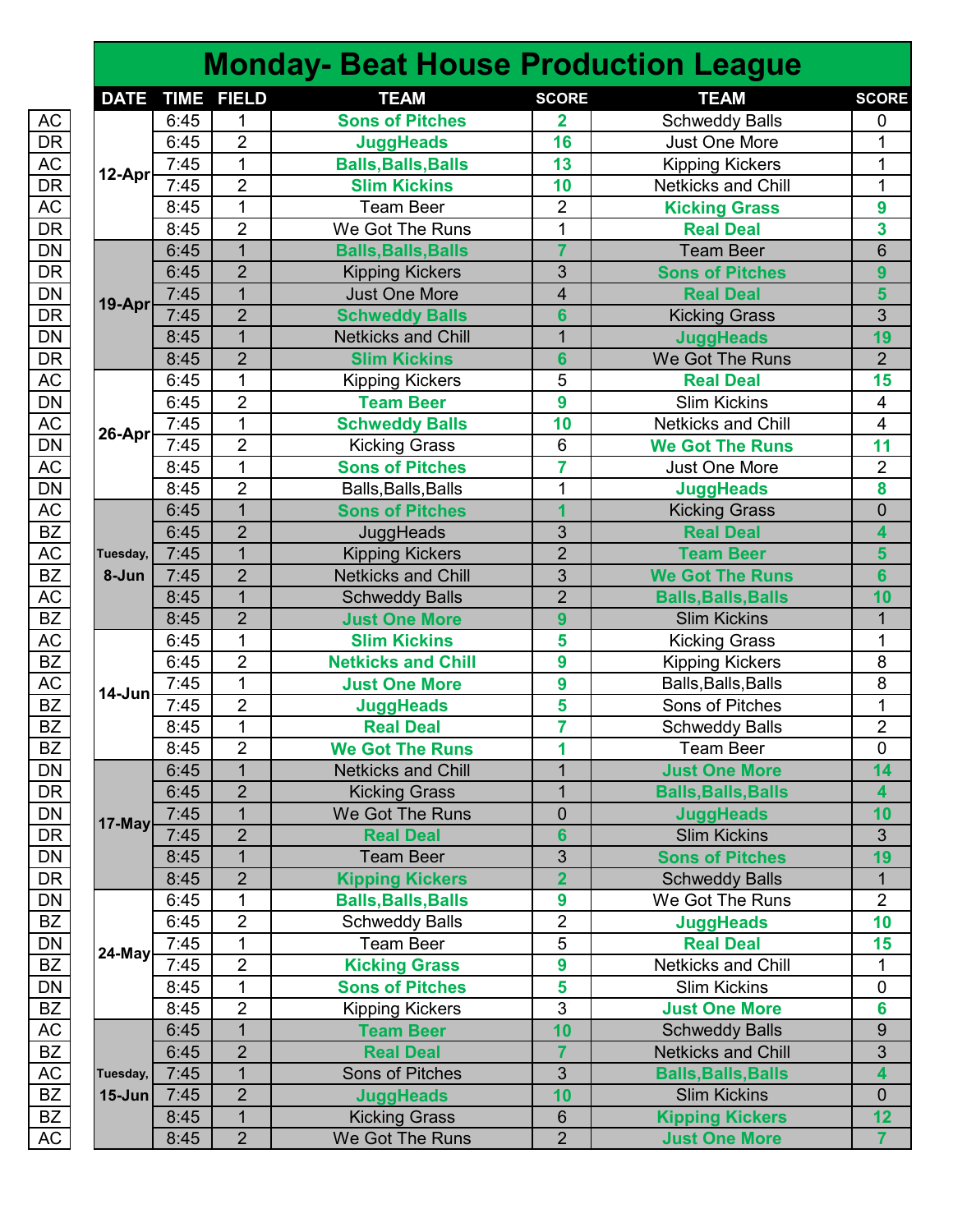## **Wednesday- Ginther Group League**

|                                          | <b>DATE</b> | <b>TIME</b> | <b>FIELD</b>   | <b>TEAM</b>                     | <b>SCORE</b>   | <b>TEAM</b>                     | <b>SCORE</b>            |
|------------------------------------------|-------------|-------------|----------------|---------------------------------|----------------|---------------------------------|-------------------------|
| <b>BZ</b>                                |             | 6:45        | 1              | <b>Ball About The Benjamins</b> | 12             | <b>Kick Brawlers</b>            | $\overline{2}$          |
| $\overline{\mathsf{DN}}$                 |             | 6:45        | $\overline{2}$ | <b>Real Deal 2.0</b>            | 4              | Kick'n Hez-Ballz                | $\overline{2}$          |
| $\overline{BZ}$                          |             | 7:45        | $\mathbf{1}$   | <b>Pitch, Please!</b>           | 5              | Kickelob Ultra                  | 1                       |
| $\overline{\mathsf{DN}}$                 | 14-Apr      | 7:45        | $\overline{2}$ | <b>Game Canceled</b>            | 7              | Kick-fil-A                      | 3                       |
| BZ                                       |             | 8:45        | $\overline{1}$ | Low Expectations                | 6              | <b>Fresh Prince of Ball Air</b> | $\overline{7}$          |
| $\overline{\mathsf{DN}}$                 |             | 8:45        | $\overline{2}$ | Freeballers                     | 4              | <b>4th Base</b>                 | 7                       |
|                                          |             | 6:45        | $\overline{1}$ | <b>Kick'n Hez-Ballz</b>         |                | <b>Game Canceled</b>            | $\overline{0}$          |
| AC<br>BZ<br>AC<br>BZ                     |             | 6:45        | $\overline{2}$ | <b>Fresh Prince of Ball Air</b> |                | Pitch, Please!                  | $\overline{0}$          |
|                                          |             | 7:45        | $\mathbf{1}$   | <b>Ball About The Benjamins</b> | $\overline{2}$ | Real Deal 2.0                   | 6                       |
|                                          | 21-Apr      | 7:45        | $\overline{2}$ | <b>Freeballers</b>              | 17             | Low Expectations                | $\overline{7}$          |
|                                          |             | 8:45        | $\overline{1}$ | <b>Kick Brawlers</b>            | 4              | <b>Kick-fil-A</b>               | 5                       |
| AC<br>BZ<br>BZ                           |             | 8:45        | $\overline{2}$ | <b>4th Base</b>                 |                | <b>Kickelob Ultra</b>           | $\mathbf{1}$            |
|                                          |             | 6:45        | $\mathbf{1}$   | Kick'n Hez-Ballz                | 9              | Pitch, Please!                  | $\overline{0}$          |
|                                          |             | 6:45        | $\overline{2}$ | <b>Kick Brawlers</b>            | $\mathbf{1}$   | <b>Freeballers</b>              | 15                      |
| DR<br>BZ<br>DR                           |             | 7:45        | 1              | Game Canceled                   | $\overline{2}$ | <b>Low Expectations</b>         | 8                       |
|                                          | 28-Apr      | 7:45        | $\overline{2}$ | Kick-fil-A                      | $\mathbf{1}$   | <b>4th Base</b>                 | 9                       |
| $\overline{BZ}$                          |             | 8:45        | $\mathbf{1}$   | <b>Real Deal 2.0</b>            | 6              | Kickelob Ultra                  | 1                       |
| $\overline{\mathsf{DR}}$                 |             | 8:45        | $\overline{2}$ | <b>Ball About The Benjamins</b> | $\overline{3}$ | <b>Fresh Prince of Ball Air</b> | 6                       |
| <u>AC</u>                                |             | 6:45        | $\overline{1}$ | <b>Kick'n Hez-Ballz</b>         | 11             | Kick-fil-A                      | $\overline{2}$          |
|                                          |             | 6:45        | $\overline{2}$ | <b>Fresh Prince of Ball Air</b> |                | <b>Kickelob Ultra</b>           | $\overline{0}$          |
|                                          |             | 7:45        | $\mathbf 1$    | <b>Real Deal 2.0</b>            | 11             | <b>Kick Brawlers</b>            | $\overline{\mathbf{4}}$ |
| DN<br>AC<br>DN                           | 5-May       | 7:45        | $\overline{2}$ | Low Expectations                | 6              | <b>4th Base</b>                 | 11                      |
| AC                                       |             | 8:45        | $\overline{1}$ | <b>Game Canceled</b>            | $\overline{0}$ | <b>Ball About The Benjamins</b> | 16                      |
|                                          |             | 8:45        | $\overline{2}$ | <b>Pitch, Please!</b>           |                | Freeballers                     | $\overline{\mathbf{4}}$ |
| $\frac{\overline{\text{DN}}}{\text{BZ}}$ |             | 6:45        | $\mathbf{1}$   | <b>Freeballers</b>              | 7              | Kick-fil-A                      | $\overline{2}$          |
|                                          |             | 6:45        | $\overline{2}$ | <b>Kickelob Ultra</b>           | 1              | <b>Game Canceled</b>            | 0                       |
| BZ                                       |             | 7:45        | $\overline{1}$ | Pitch, Please!                  | 5              | <b>Ball About The Benjamins</b> | 7                       |
| $\overline{\mathsf{DR}}$                 | 9-Jun       | 7:45        | $\overline{2}$ | Fresh Prince of Ball Air        | $\overline{2}$ | <b>Kick'n Hez-Ballz</b>         | 3                       |
| $\overline{BZ}$                          |             | 8:45        | $\mathbf{1}$   | Low Expectations                | $\overline{2}$ | <b>Real Deal 2.0</b>            | 13                      |
|                                          |             | 8:45        | $\overline{2}$ | <b>4th Base</b>                 | 14             | <b>Kick Brawlers</b>            | $\pmb{0}$               |
| DR<br>DN                                 |             | 6:45        | $\overline{1}$ | Low Expectations                | $\overline{3}$ | <b>Pitch, Please!</b>           | 8                       |
| $\overline{BZ}$                          |             | 6:45        | $\overline{2}$ | Kick-fil-A                      | 6              | <b>Ball About The Benjamins</b> | 17                      |
|                                          |             | 7:45        | $\mathbf{1}$   | 4th Base                        | 8              | <b>Fresh Prince of Ball Air</b> |                         |
| $\frac{\text{DN}}{\text{BZ}}$            | $19$ -May   | 7:45        | $\overline{2}$ | <b>Real Deal 2.0</b>            | 4              | <b>Game Canceled</b>            | $\mathfrak{S}$          |
|                                          |             | 8:45        | $\mathbf{1}$   | <b>Kick Brawlers</b>            | $\mathbf 1$    | <b>Kick'n Hez-Ballz</b>         | 11                      |
| $\frac{\overline{\text{DN}}}{\text{BZ}}$ |             | 8:45        | $\overline{2}$ | <b>Kickelob Ultra</b>           | 6              | <b>Freeballers</b>              | $\overline{\mathbf{4}}$ |
|                                          |             | 6:45        | 1              | <b>Ball About The Benjamins</b> | $\overline{2}$ | <b>4th Base</b>                 | 4                       |
| $\frac{\overline{DR}}{\overline{BZ}}$    |             | 6:45        | $\overline{2}$ | <b>Game Canceled</b>            | 8              | Fresh Prince of Ball Air        | 4                       |
|                                          |             | 7:45        | 1              | <b>Kick Brawlers</b>            | 10             | Kickelob Ultra                  | 5                       |
| DR<br>BZ<br>DR<br>BZ                     | $26$ -May   | 7:45        | 2              | <b>Kick-fil-A</b>               | 7              | Low Expectations                | 6                       |
|                                          |             | 8:45        | $\mathbf 1$    | <b>Kick'n Hez-Ballz</b>         | 14             | Freeballers                     | 1                       |
|                                          |             | 8:45        | $\overline{2}$ | <b>Real Deal 2.0</b>            | 8              | Pitch, Please!                  | 1                       |
|                                          |             | 6:45        | $\mathbf{1}$   | <b>Kick Brawlers</b>            | 5              | <b>Game Canceled</b>            | $\overline{\mathbf{4}}$ |
|                                          |             | 6:45        | $\overline{2}$ | 4th Base                        | 0              | <b>Pitch, Please!</b>           | 9                       |
|                                          |             | 7:45        | $\mathbf{1}$   | <b>Kick'n Hez-Ballz</b>         | 11             | <b>Ball About The Benjamins</b> | $\sqrt{3}$              |
|                                          | 2-Jun       | 7:45        | $\overline{2}$ | <b>Fresh Prince of Ball Air</b> | $\overline{2}$ | <b>Freeballers</b>              | $5\phantom{1}$          |
| AC<br>DN<br>AC<br>DN<br>DN               |             | 8:45        | $\mathbf{1}$   | Kick-fil-A                      | 0              | <b>Real Deal 2.0</b>            | 12                      |
| AC                                       |             | 8:45        | $\overline{2}$ | <b>Kickelob Ultra</b>           | 4              | <b>Low Expectations</b>         | $6\phantom{a}$          |
|                                          |             |             |                |                                 |                |                                 |                         |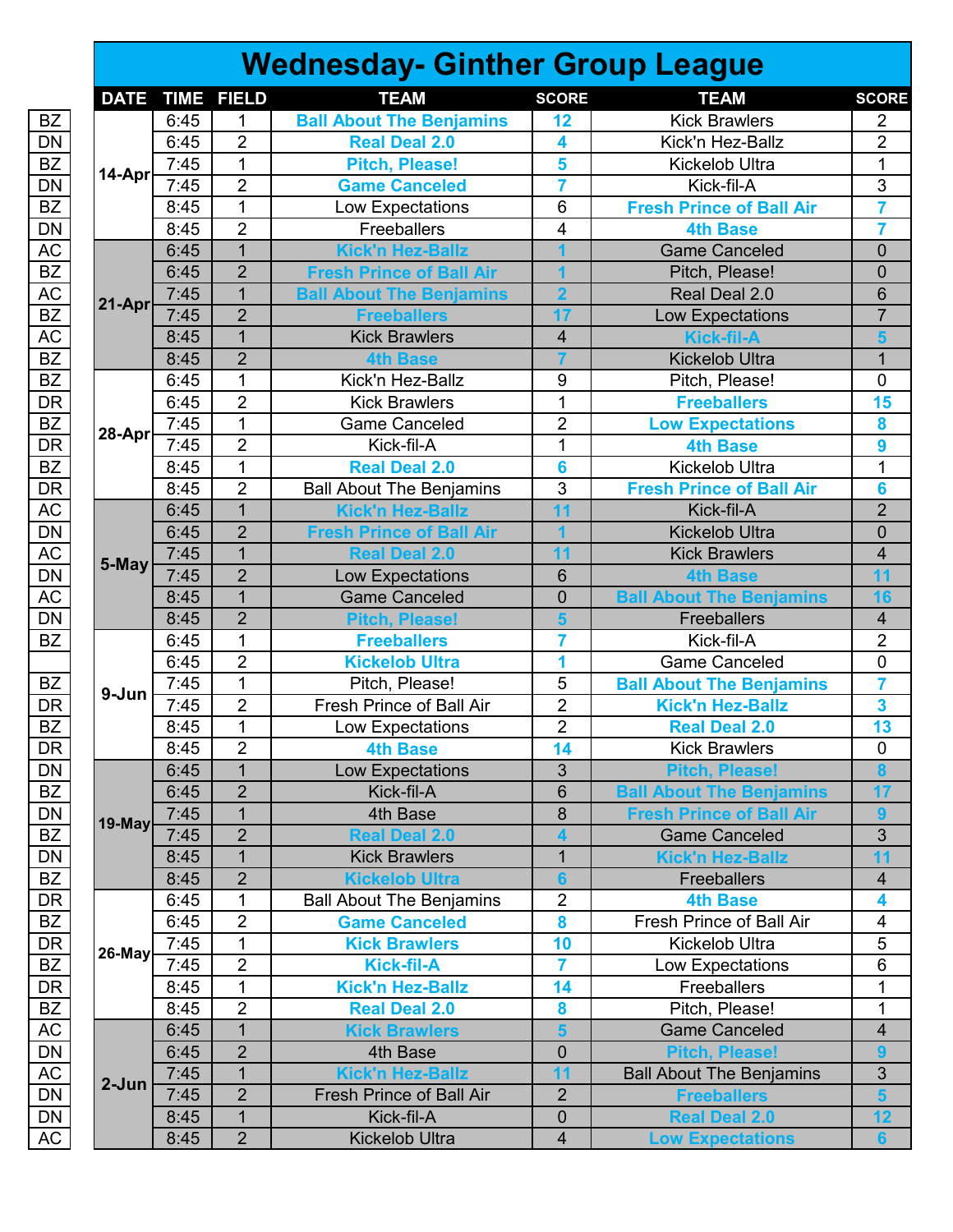### **Playoff Rankings**

#### TOP 4 SEEDS WILL BE DIVISION WINNERS

| <b>SEED AS OF:</b>      |         |                                 | W              | L              | т           | PCT.  |
|-------------------------|---------|---------------------------------|----------------|----------------|-------------|-------|
|                         | $(+/-)$ | <b>Team</b>                     |                |                |             |       |
| $\mathbf{1}$            |         | Real Deal 2.0                   | 8              | $\Omega$       | 0           | 1.000 |
| $\overline{2}$          |         | <b>Real Deal</b>                | 8              | $\Omega$       | $\Omega$    | 1.000 |
| 3                       |         | 4th Base                        | 6              | $\overline{2}$ | $\Omega$    | 0.750 |
| 4                       |         | Balls, Balls, Balls             | 6              | 2              | 0           | 0.750 |
|                         |         |                                 |                |                |             |       |
| 5                       |         | Kick'n Hez-Ballz                | $\overline{7}$ | $\mathbf{1}$   | $\Omega$    | 0.875 |
| 6                       |         | JuggHeads                       | $\overline{7}$ | $\mathbf{1}$   | $\Omega$    | 0.875 |
| $\overline{\mathbf{z}}$ |         | Sons of Pitches                 | 6              | 2              | $\Omega$    | 0.750 |
| 8                       |         | Fresh Prince of Ball Air        | 5              | 3              | 0           | 0.625 |
| 9                       |         | Just One More                   | 5              | 3              | $\Omega$    | 0.625 |
| 10                      |         | <b>Ball About The Benjamins</b> | 4              | 4              | $\Omega$    | 0.500 |
| 11                      |         | Pitch, Please!                  | $\overline{4}$ | 4              | $\Omega$    | 0.500 |
| 12                      |         | Freeballers                     | 4              | 4              | 0           | 0.500 |
| 13                      |         | <b>Slim Kickins</b>             | 3              | 5              | $\Omega$    | 0.375 |
| 14                      |         | <b>Team Beer</b>                | 3              | 5              | $\Omega$    | 0.375 |
| 15                      |         | We Got The Runs                 | 3              | 5              | $\Omega$    | 0.375 |
| 16                      |         | <b>Kick Brawlers</b>            | $\overline{2}$ | 6              | 0           | 0.250 |
| 17                      |         | Low Expectations                | $\overline{2}$ | 6              | 0           | 0.250 |
| 18                      |         | <b>Kipping Kickers</b>          | $\overline{2}$ | 6              | 0           | 0.250 |
| 19                      |         | <b>Game Canceled</b>            | $\overline{2}$ | 6              | 0           | 0.250 |
| 20                      |         | <b>Schweddy Balls</b>           | $\overline{2}$ | 6              | $\Omega$    | 0.250 |
| 21                      |         | Kick-fil-A                      | $\overline{2}$ | 6              | $\mathbf 0$ | 0.250 |
| 22                      |         | Kickelob Ultra                  | $\overline{2}$ | 6              | 0           | 0.250 |
| 23                      |         | <b>Kicking Grass</b>            | $\overline{2}$ | 6              | $\mathbf 0$ | 0.250 |
| 24                      |         | <b>Netkicks and Chill</b>       | 1              | 7              | 0           | 0.125 |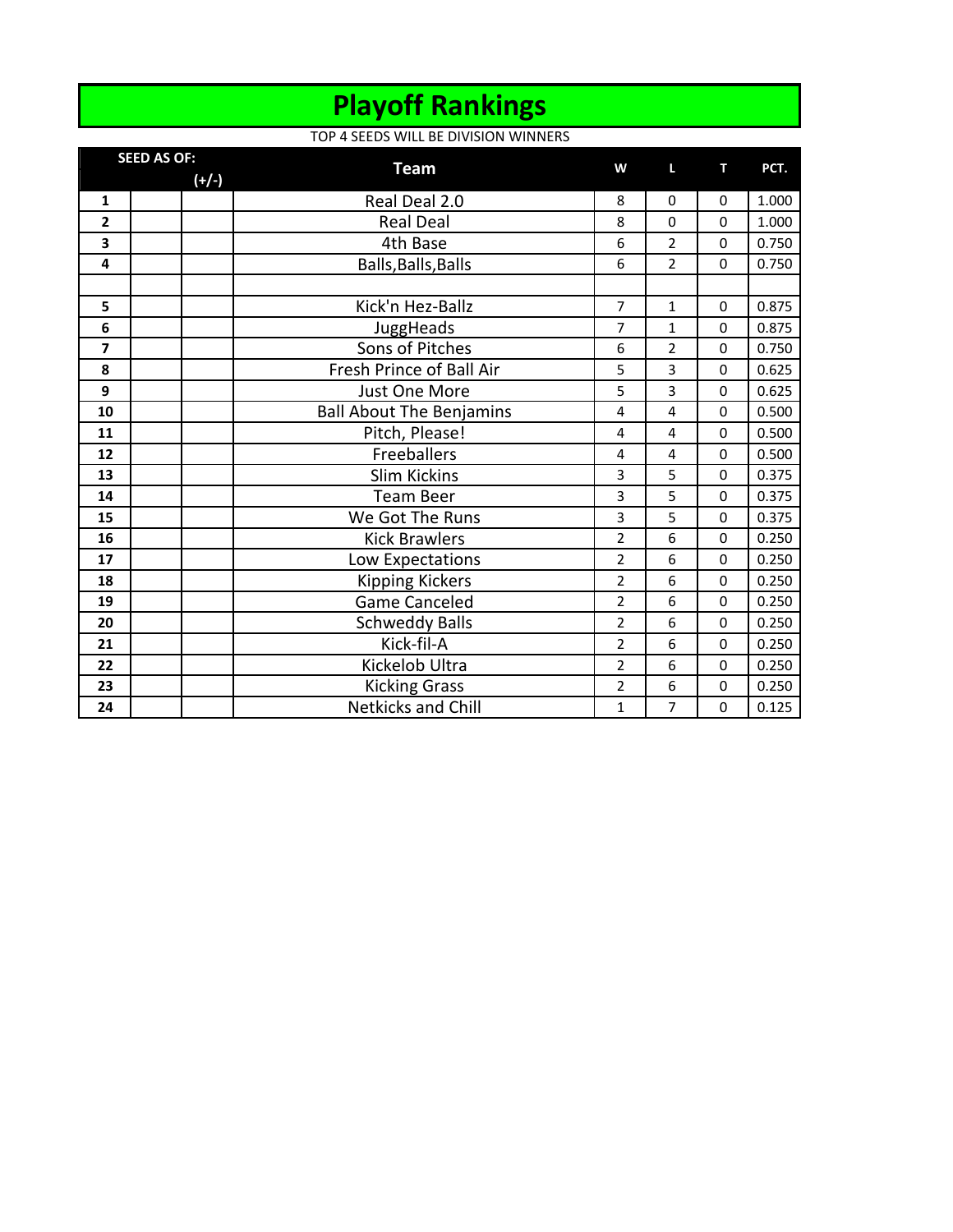**1st ROUND SWEET 16 ELITE EIGHT FINAL FOUR FINAL FOUR ELITE EIGHT SWEET 16**



|       | <b>Kickelob Ultra 22</b> |
|-------|--------------------------|
| ease! |                          |
|       |                          |
|       | Pitch, Please! 11        |

# **PLAYOFF BRACKET**